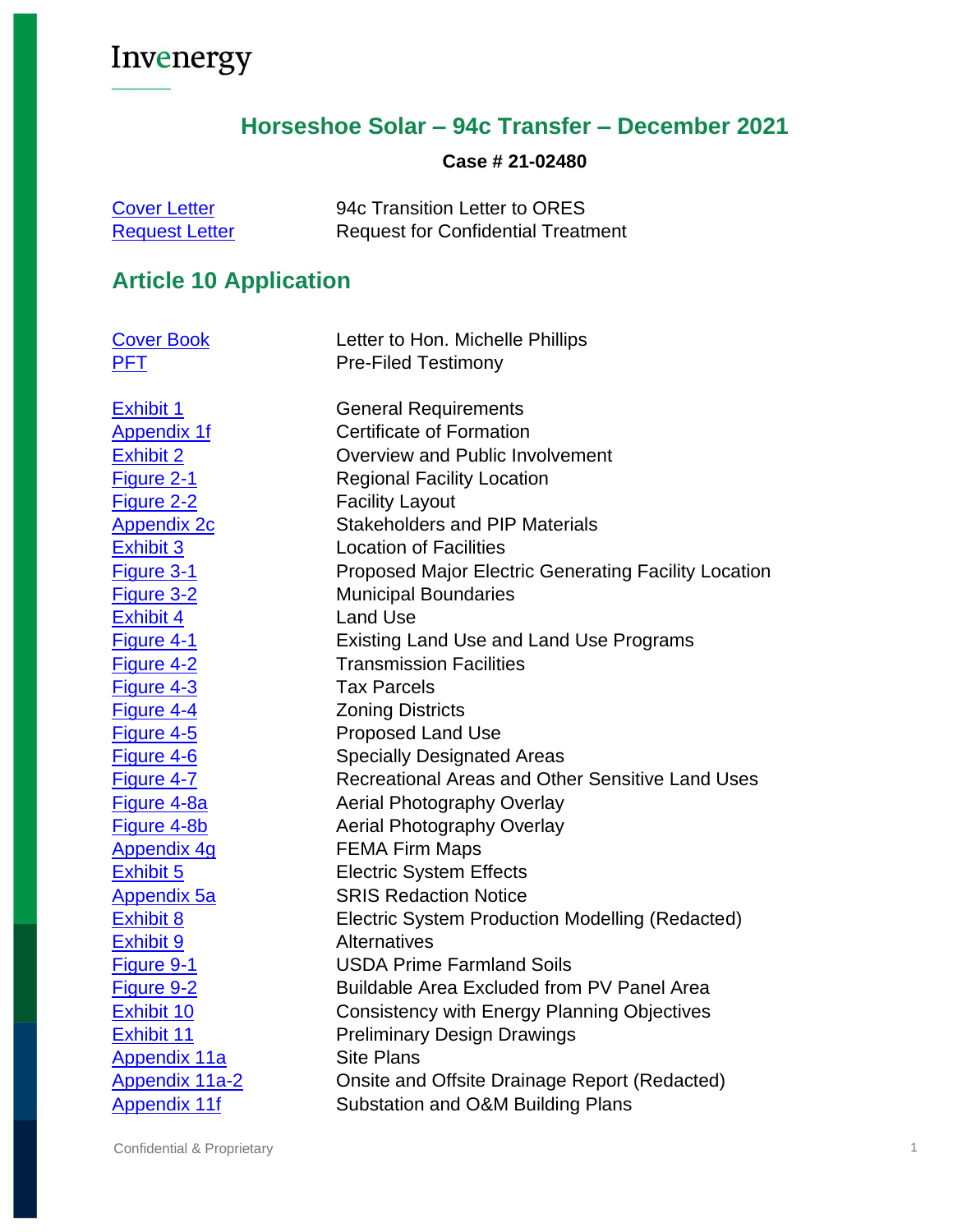[Appendix 11h](https://www.dropbox.com/s/dql56g5qgsss8vd/hss_11h_interconnection_line_structures.pdf?dl=0) Transmission Line Structures [Exhibit 12](https://www.dropbox.com/s/z7j4uo5y5z2sg9y/hss_12_construction.pdf?dl=0) Construction [Appendix 12a-1](https://www.dropbox.com/s/kggsav9xgnuwnls/hss_12a-1_qaqc_plan.pdf?dl=0) Cuality Assurance and Quality Control Plan [Appendix 12a-2](https://www.dropbox.com/s/xh2rk25x5mzgmlw/hss_12a-2_environmental_monitoring_plan.pdf?dl=0) Environmental Monitoring Plan [Appendix 12d](https://www.dropbox.com/s/v1i4q2f78xmp5zm/hss_12d_complaint_management_plan.pdf?dl=0) Complaint Management Program [Exhibit 13](https://www.dropbox.com/s/8ylm58ladofo2xw/hss_13_real_property.pdf?dl=0) Real Property [Appendix 13a](https://www.dropbox.com/s/jq1660xu5e8lbza/hss_13a_Real%20Property%20Surveys.pdf?dl=0) Real Property Surveys [Exhibit 14](https://www.dropbox.com/s/g3a3vkbg1fqw2ap/hss_14_cost_of_facilities_REDACTED.pdf?dl=0) Cost of Facilities (Redacted) [Exhibit 15](https://www.dropbox.com/s/6w5hbgnlnfwvf2c/hss_15_public_health_and_safety.pdf?dl=0) Public Health and Safety [Figure 15-1](https://www.dropbox.com/s/9vk2dq2wyvucchg/hss_15-Figure%2015-1_Public%20Health%20and%20Safety.pdf?dl=0) Public Health and Safety [Exhibit 17](https://www.dropbox.com/s/n3g4j3ruvkjz0j8/hss_17_air_emissions.pdf?dl=0) Air Emissions [Exhibit 18](https://www.dropbox.com/s/yjfz5tf1kvpclz8/hss_18_safety_and_security.pdf?dl=0) Safety and Security [Appendix 18c](https://www.dropbox.com/s/u72j70wy55eenet/hss_18c_emergency_response_plan.pdf?dl=0) **Emergency Response Plan** [Exhibit 19](https://www.dropbox.com/s/jyq28i56t89470q/hss_19_noise_and_vibration.pdf?dl=0) Noise and Vibration [Figure 19-1](https://www.dropbox.com/s/62qik0nffc6e7oo/hss_19-Figure%2019-1_Noise%20Contour%20Map.pdf?dl=0) Noise Contour Map [Appendix 19a](https://www.dropbox.com/s/04mo08qgysr7mk1/hss_19a_noise_analysis.pdf?dl=0) **Noise Analysis/Noise Impact Assessment** [Exhibit 20](https://www.dropbox.com/s/58l475kmp5y9lsr/hss_20_cultural_resources.pdf?dl=0) Cultural Resources [Appendix 20a](https://www.dropbox.com/s/vvge86c2e4bx9ri/hss_20a_expanded_phase_1a_survey_REDACTE.pdf?dl=0) Phase 1A Survey (Redacted) [Appendix 20b](https://www.dropbox.com/s/vyhn0r7uzhryko8/hss_20b_architectural_survey.pdf?dl=0) Architectural Survey [Exhibit 21](https://www.dropbox.com/s/x8k1ftdpecf6r1c/hss_21_geology_seismology_soils.pdf?dl=0) Geology, Seismology and Soils [Figure 21-1](https://www.dropbox.com/s/qi6j4kz9mtk2smv/hss_21-Figure%2021-1_Slope.pdf?dl=0) Slopes [Figure 21-2](https://www.dropbox.com/s/cgcha29kpsrvgnv/hss_21-Figure%2021-2_Soil%20types.pdf?dl=0) Soil Types [Figure 21-3](https://www.dropbox.com/s/l3av1rk9mf40ugt/hss_21-Figure%2021-3_Bedrock.pdf?dl=0) Bedrock **[Exhibit 22](https://www.dropbox.com/s/li355ppy7yf0f5n/hss_22_terrestrial_ecology_and_wetlands.pdf?dl=0) Terrestrial Ecology and Wetlands** [Figure 22-1](https://www.dropbox.com/s/76lh0fwoiy48k5a/hss_22-Figure%2022-1_Impacts%20to%20Plant%20Communities.pdf?dl=0) **Impacts to Plant Communities** [Figure 22-2](https://www.dropbox.com/s/j4yp1u1k9xl759i/hss_22-Figure%2022-2_Delineated%20Wetlands.pdf?dl=0) Delineated Wetlands [Figure 22-3](https://www.dropbox.com/s/vxd6u2cd8pm994i/hss_22-fig22-3_occupied%20wgr%20habitat_REDACTION.pdf?dl=0) Occupied Habitat – Wintering Grassland Raptor Survey (Redacted) [Appendix 22a](https://www.dropbox.com/s/5c863x9jhyki9ic/hss_22a_site_characterization_study.pdf?dl=0) Site Characterization Study [Appendix 22d1](https://www.dropbox.com/s/7vj7eh6fkwvfd9n/hss_22d1_breeding_bird_survey.pdf?dl=0) Breeding Bird Survey [Appendix 22d2](https://www.dropbox.com/s/kaoh8wfk5s6bwym/hss_22d2_wgr_survey_year_1_REDACTED.pdf?dl=0) Wintering Grassland Raptor Survey Year 1 [Appendix 22d3](https://www.dropbox.com/s/c707c8tbl35yy5u/hss_22d3_wgr_survey_year_2_REDACTED.pdf?dl=0) Wintering Grassland Raptor Survey Year 2 [Appendix 22j](https://www.dropbox.com/s/rjmge1bo7zllrjl/hss_22j_wetland%20delineation%20report.pdf?dl=0) Wetland Delineation Report [Appendix 22m](https://www.dropbox.com/s/knzgqcolur1yzrm/hss_22m_wetland%20impact%20details.pdf?dl=0) Wetland Impact Details [Appendix 22p](https://www.dropbox.com/s/oastqozwrij2iel/hss_22p_invasive_species_control_plan.pdf?dl=0) Invasive Species Control Plan [Appendix 22q](https://www.dropbox.com/s/nj3f9ahgsekxywv/hss_22q_agricultural_integration_plan.pdf?dl=0) Agricultural Integration Plan [Appendix 22q-2](https://www.dropbox.com/s/6b4r31l1ftz7tdq/hss_22q-2_RFP%20for%20solar%20grazing.pdf?dl=0) RFP for Solar Grazing **[Exhibit 23](https://www.dropbox.com/s/c88honak6y14gp8/hss_23_water_resources_and_aquatic_ecology.pdf?dl=0)** Water Resources and Aquatic Ecology [Figure 23-1](https://www.dropbox.com/s/7roexwk9zf0wkei/hss_23-Figure%2023-1_Groundwater%20Aquifers%20and%20Recharge%20Areas.pdf?dl=0) Groundwater Aquifers and Recharge Areas [Figure 23-2](https://www.dropbox.com/s/8hcxzf68p0gsbfs/hss_23-Figure%2023-2_Surface%20Waters.pdf?dl=0) Surface Waters [Figure 23-3](https://www.dropbox.com/s/x1b74o3zo2dzmmr/hss_23-Figure%2023-3_HDD%20Locations.pdf?dl=0) HDD Locations [Appendix 23c](https://www.dropbox.com/s/emc5vi8hs2zupdn/hss_23c_preliminary_swppp.pdf?dl=0) Stormwater Pollution Prevention Plan [Appendix 23d](https://www.dropbox.com/s/b0c8nr77xbd4s93/hss_23d_spcc_plan.pdf?dl=0) Spill Prevention Control and Countermeasure Plan [Exhibit 24](https://www.dropbox.com/s/frfxqgo0nkwhhuv/hss_24_visual_impacts.pdf?dl=0) Visual Impacts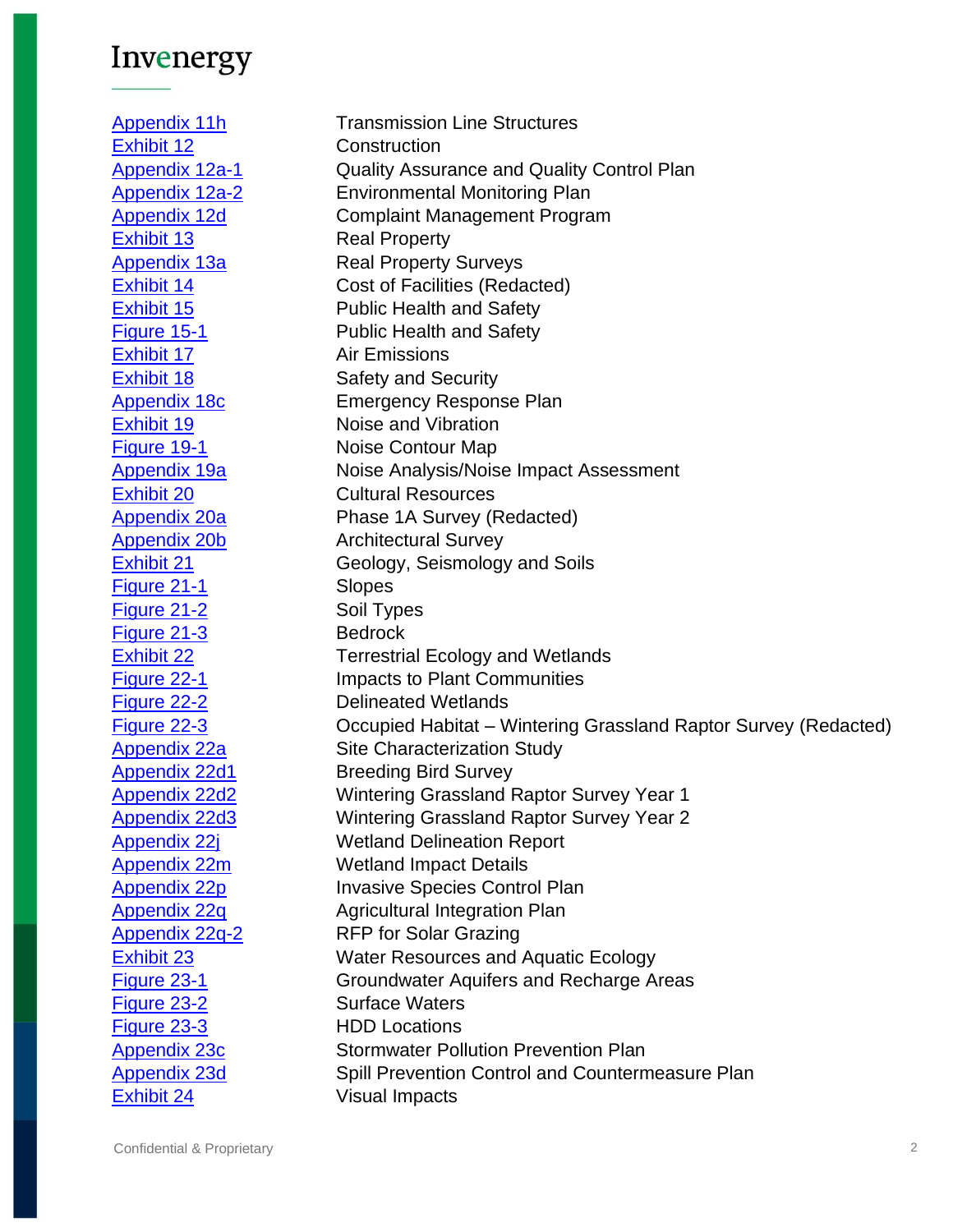[Appendix 24a](https://www.dropbox.com/s/k8lfh5qmg5rzqns/hss_24a_VIA.pdf?dl=0) Visual Impact Assessment [24a Appendix A](https://www.dropbox.com/s/6m51zisfihpctvd/hss_24a_VIA_Appendix%20A_Composite%20Overlay%20Map.pdf?dl=0) Composite Overlay Map [24a Appendix B](https://www.dropbox.com/s/wqbxuryj0coinhh/hss_24a_VIA_Appendix%20B_Viewpoint%20Photolog.pdf?dl=0) Viewpoint Photo Log [24a Appendix C](https://www.dropbox.com/s/gjmoxmkc51xq01n/hss_24a_VIA_Appendix%20C_Visually%20Sensitve%20Resource%20Visibility.pdf?dl=0) Visually Sensitive Resource Visibility [24a Appendix D](https://www.dropbox.com/s/yv54bh6t914ggle/19021_Horseshoe%20Solar_VIA_Appendix%20D_Visual%20Simulation%20Analysis.pdf?dl=0) Visual Simulation Analysis [24a Appendix E](https://www.dropbox.com/s/cjidb7awlidprwk/hss_24a_VIA_Appendix%20E_Visual%20Impact%20Assessment%20Rating%20Forms.pdf?dl=0) Visual Impact Assessment Rating Forms [24a Appendix F](https://www.dropbox.com/s/qum7radhf4y9nrl/hss_24a_VIA_Appendix%20F_Visual%20Outreach%20and%20Correspondence.pdf?dl=0) Visual Outreach and Correspondence [24a Appendix G](https://www.dropbox.com/s/7vxv9ldauh8qtzt/hss_24a_VIA_Appendix%20G_Conceptual%20Planting%20Plan.pdf?dl=0) Conceptual Planting Plan [24a Appendix H](https://www.dropbox.com/s/sw6xukfat3nn80y/hss_24a_VIA_Appendix%20H_Background%20Distance%20Zone%20Visual%20Simulations_HIGH%20RES.pdf?dl=0) Background Distance Zone Visual Simulations [24a Figures](https://www.dropbox.com/s/xftvhnadmrhk7uz/hss_24a_VIA_Figures.pdf?dl=0) Visual Impact Assessment Figures [Appendix 24b](https://www.dropbox.com/s/eaxw8shy2d82kpf/hss_24b_glint_and_glare_study.pdf?dl=0) Glint and Glare Study [Exhibit 25](https://www.dropbox.com/s/6pb2zzs53s563yl/hss_25_effect_on_transportation.pdf?dl=0) Effect on Transportation [Appendix 25b](https://www.dropbox.com/s/gen7l0rp9937001/hss_25b_routing_study.pdf?dl=0) Routing Study [Exhibit 26](https://www.dropbox.com/s/bfj2x6gz5ktzsm7/hss_26_effect_on_communication.pdf?dl=0) **Effect on Communications** [Figure 26-1](https://www.dropbox.com/s/tozs0win2tcv8t2/hss_26-Figure%2026-1_Communication%20System%20Constraints.pdf?dl=0) Communication System Constraints [Appendix 26a](https://www.dropbox.com/s/wyirq7kn9cajjmp/hss_26a_faa_letter.pdf?dl=0) Federal Aviation Administration Letter [Exhibit 27](https://www.dropbox.com/s/6qzypgst6phwc1f/hss_27_socioeconomic_effects.pdf?dl=0) Socioeconomic Effects [Exhibit 28](https://www.dropbox.com/s/vf1b9ymd8ommoq6/hss_28_environmental_justice.pdf?dl=0) Environmental Justice [Figure 28-1](https://www.dropbox.com/s/1q6gafld785dj9i/hss_28-Figure%2028-1_Potential%20Environmental%20Justice%20Areas.pdf?dl=0) Potential Environmental Justice Areas [Exhibit 29](https://www.dropbox.com/s/8gxlcly83kxwqbu/hss_29_site_restoration_decommissioning.pdf?dl=0) Site Restoration and Decommissioning [Exhibit 31](https://www.dropbox.com/s/lxbk46jwirm9hwf/hss_31_local_laws_and_ordinances.pdf?dl=0) Local Laws and Ordinances [Appendix 31a](https://www.dropbox.com/s/iii9nc8yyi9pms6/hss_31a_copies_local_laws.pdf?dl=0) Local Laws and Ordinances **[Exhibit 32](https://www.dropbox.com/s/qcwibmydc8545l4/hss_32_state_laws_and_regulations.pdf?dl=0)** State Laws and Regulations [Exhibit 33](https://www.dropbox.com/s/cg0qtlad0n8wtwm/hss_33_other_applications_and_filings.pdf?dl=0) Other Applications and Filings [Exhibit 34](https://www.dropbox.com/s/0dl3avntd00v8xs/hss_34_electrical_interconnection.pdf?dl=0) Electrical Interconnection [Exhibit 35](https://www.dropbox.com/s/7053nrdfh4dyhyj/hss_35_electric_and_magnetic_fields.pdf?dl=0) Electric and Magnetic Fields [Appendix 35d](https://www.dropbox.com/s/6vwtyto2enasvcj/hss_35d_emf_study_reduced.pdf?dl=0) Electric and Magnetic Fields Study [Exhibit 37](https://www.dropbox.com/s/c6ex3z6dmrdx5so/hss_37_backup_fuel.pdf?dl=0) Backup Fuel [Exhibit 39](https://www.dropbox.com/s/k6xgupgihfotax3/hss_39_wastewater_interconnection.pdf?dl=0) Wastewater Interconnection [Exhibit 40](https://www.dropbox.com/s/gthmdg12biy3wbk/hss_40_telecommunications_interconnection.pdf?dl=0) Telecommunications Interconnection

### **Article 10 Application Supplemental Filings**

#### **December 21, 2020**

[Exhibit 18](https://www.dropbox.com/s/54glvvfk3kr9jjk/hss_0b_HSS_Response%20to%20Deficiencies%20Letter-08-31-20.pdf?dl=0) **Exhibit 18** Revised Safety & Security

**[Cover Letter](https://www.dropbox.com/s/bhdhlnj9bjzhid2/hss_00_cover_book.pdf?dl=0) Cover Letter** Deficiency Response Cover Letter **[Deficiency Letter](https://www.dropbox.com/s/hn6lnlqgwc9exxa/hss_0a_18-F-0633%20-%20Horseshoe%20Solar%20Deficiencies%20Letter-08-31-20.pdf?dl=0)** Application Deficiency Letter [Response to Deficiencies](https://www.dropbox.com/s/54glvvfk3kr9jjk/hss_0b_HSS_Response%20to%20Deficiencies%20Letter-08-31-20.pdf?dl=0) Response to Deficiencies Letter [Appendix 18c](https://www.dropbox.com/s/126ns9j2dr2wvg2/hss_18c_emergency_response_plan_rev1-REDLINE.pdf?dl=0) **Revised Emergency Response Plan** [Appendix 20c](https://www.dropbox.com/s/ujclpb5f38oybu9/hss_20c_phase%201B%20archaeological%20study.pdf?dl=0) **Phase 1B Archaeological Study (Public)** [Appendix 21r](https://www.dropbox.com/s/n8fikags50zpghx/hss_21r_pile_vibration_assessment.pdf?dl=0) **Pile Driving Geotechnical Analysis [Exhibit 23](https://www.dropbox.com/s/o1rv7dvl2at1u2w/hss_23_Figure%2023-1_Groundwater%20Aquifers%20and%20Recharge%20Areas_rev1.pdf?dl=0)** Revised Water Resources and Aquatic Ecology